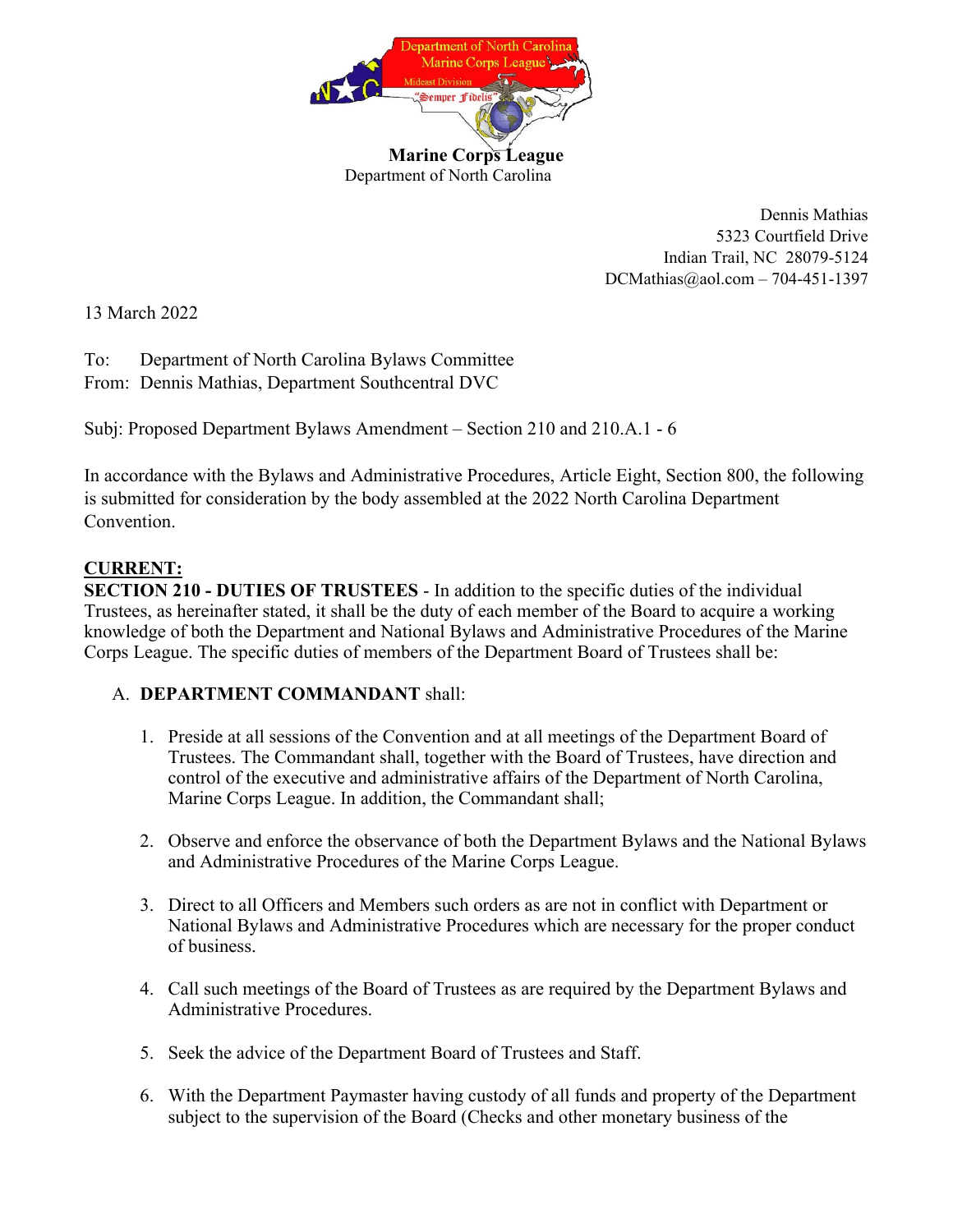Department shall be considered legal and binding if any one of these officer's signatures are affixed onto such document, however, under normal conditions, the Department Commandant or Department Paymaster will affix their signature, with the Department Senior Vice Commandant being called upon in the event of death or incapacitation of either of the aforementioned Officers).

## **CHANGE RATIONALE:**

All officers should surrender all the records of their office to their successor. The sentences underlined were added to 210.

- The title of the Commandant was revised and underlined in A.
- Delete the last sentence in 1, "In addition, the Commandant shall;"
- Reword 3.
- Change "Board" to "Commandant in 6.
- Remove the parentheses in 6 and reword the underlined sentences to clarify it. 6 was one long sentence.
- The underline highlight should be removed when inserting in the bylaws.

## **PROPOSED VERBAIGE:**

**SECTION 210 - DUTIES OF TRUSTEES** - In addition to the specific duties of the individual Trustees, as hereinafter stated, it shall be the duty of each member of the Board to acquire a working knowledge of both the Department and National Bylaws and Administrative Procedures of the Marine Corps League. All elected and appointed officers shall be prepared to surrender all photographs, papers, memorabilia, and documents with which the position is charged to the duly elected or appointed successor. The specific duties of members of the Department Board of Trustees shall be:

- A. **DEPARTMENT COMMANDANT** is the Chief Executive Officer of the Department of North Carolina, Marine Corps League, Incorporated, and shall:
	- 1. Preside at all sessions of the Convention and at all meetings of the Department Board of Trustees. The Commandant shall, together with the Board of Trustees, have direction and control of the executive and administrative affairs of the Department of North Carolina, Marine Corps League.
	- 2. Observe and enforce the observance of both the Department Bylaws and the National Bylaws and Administrative Procedures of the Marine Corps League.
	- 3. Advise and direct all Officers and Members on activities and actions which are necessary for the proper conduct of Department business
	- 4. Call such meetings of the Board of Trustees as are required by the Department Bylaws and Administrative Procedures.
	- 5. Seek the advice of the Department Board of Trustees and Staff.
	- 6. With the Department Paymaster has custody of all funds and property of the Department subject to the supervision of the Commandant. Under normal conditions, the Department